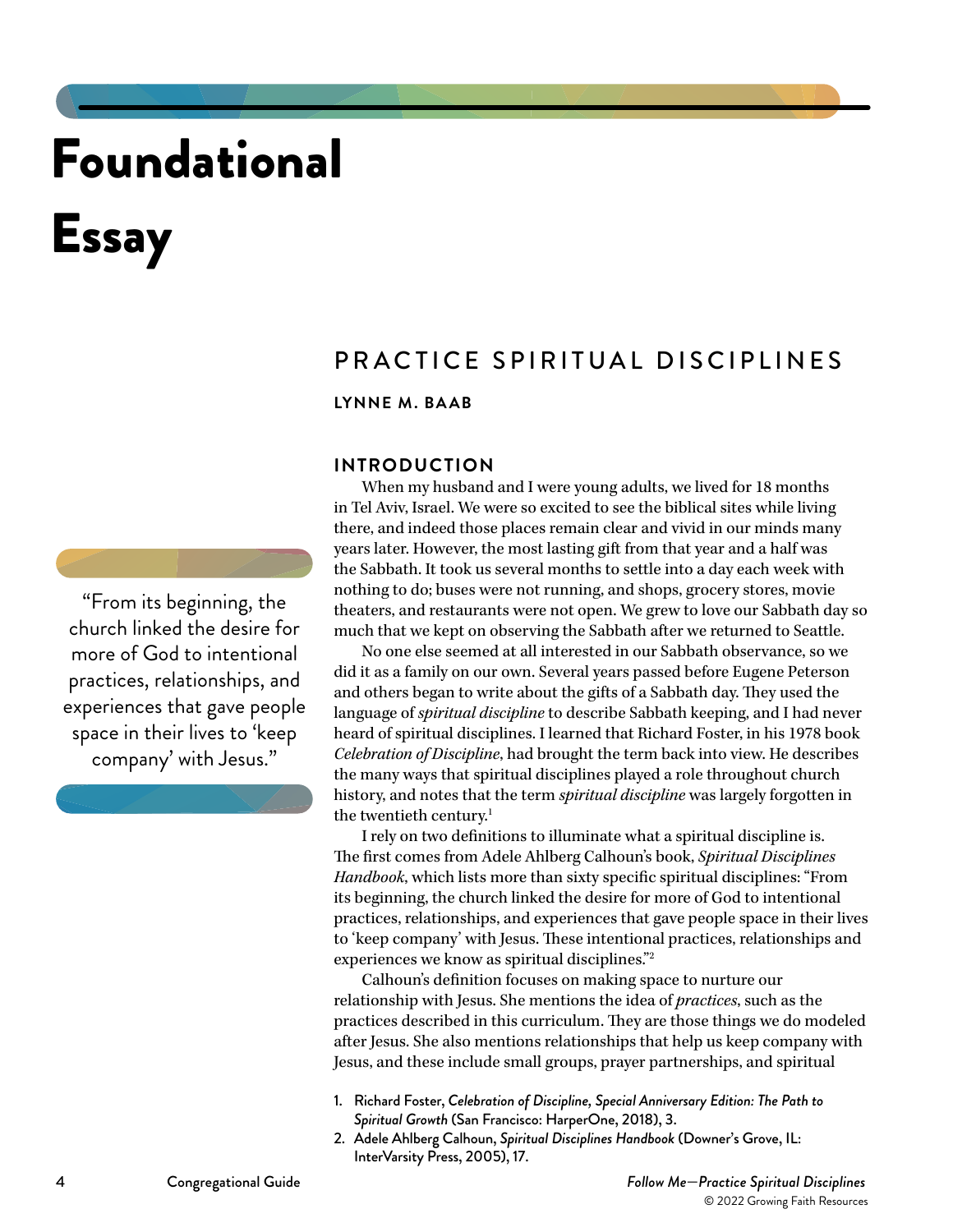direction. In addition, we intentionally engage in experiences like mission trips and providing dinners for people experiencing homelessness where we will meet Jesus. All of these practices, relationships, and experiences are *spiritual disciplines*.

A second definition includes relationship with God but also mentions transformation. Marjorie Thompson lays out why she wrote a book on spiritual disciplines, *Soul Feast*: "My purpose is to help people of faith understand and begin to practice some of the basic disciplines of the Christian spiritual life. Disciplines are simply practices that train us in faithfulness. . . . Such practices have consistently been experienced as vehicles of God's presence, guidance, and call in the lives of faithful seekers."3

Spiritual disciplines train us in faithfulness. We commit to study the Bible with a weekly group, and we grow in faithfulness. We pray every night before sleeping, and over time we find prayer more natural and comfortable. We go to church consistently, and over time the singing, prayers, sermons, and relationships shape us. Through the work of the Holy Spirit, we are changed by the habits we engage in.

Both Thompson and Calhoun use the word *practices* in their definition of spiritual disciplines. In some Christian settings, the terms *spiritual disciplines* and *spiritual practices* are used interchangeably. This curriculum, *Follow Me: Biblical Practices for Faithful Living*, focuses on practices that Jesus engaged in. These six sessions on spiritual disciplines describe additional things we do and relationships we nurture that enable us to walk with Jesus and experience transformation.

# **FAST**

Fasting plays a role in all major religions, including Judaism and Christianity. Numerous individuals and groups of people in the Hebrew Scriptures fasted. David fasted with his men when Jonathan died (2 Samuel 1:12), and David fasted alone to pray for the unborn baby conceived in his adulterous relationship with Bathsheba (2 Samuel 12:16). Esther fasted, along with her servants and all the people of Israel in her city, before going to her husband, King Ahasuerus, with a dangerous request (Esther 4:16). Ezra asked the people traveling with him to fast and pray for God's protection as they left Persia to return to Jerusalem (Ezra 8:21–23). The Hebrew Scriptures (Old Testament) mention many other individuals and groups who fasted.

God commanded the people of Israel to fast as a nation one day a year to repent of sin (Numbers 29:7–11). That day, Yom Kippur or the Day of Atonement, retains deep significance today for Jewish people.

Jesus fasted after his baptism, and Jesus assumed that his believers will fast. "Whenever you fast," Jesus says, "do not look dismal" (Matthew 6:16–18). The book of Acts records that the early church fasted. In one instance in Antioch, while the Christians there were praying and fasting, the Holy Spirit spoke to the people, telling them to consecrate Paul and Barnabas for the ministry of preaching the gospel to the Gentiles (Acts 13:2, 3). Fasting was common in the early church for the purpose of freeing up food to give to the poor and to focus on prayer.

Most Christians in the West dropped fasting as a spiritual discipline for most of the twentieth century, but numerous forces are bringing it back into

3. Marjorie J. Thompson, *Soul Feast: An Invitation to the Christian Spiritual Life*, *Newly Revised Edition* (Louisville, KY: Westminster John Knox Press, 2014), xxiv.

These six sessions on spiritual disciplines describe additional things we do and relationships we nurture that enable us to walk with Jesus and experience transformation.

Foundational Essay Congregational Guide 5 © 2022 Growing Faith Resources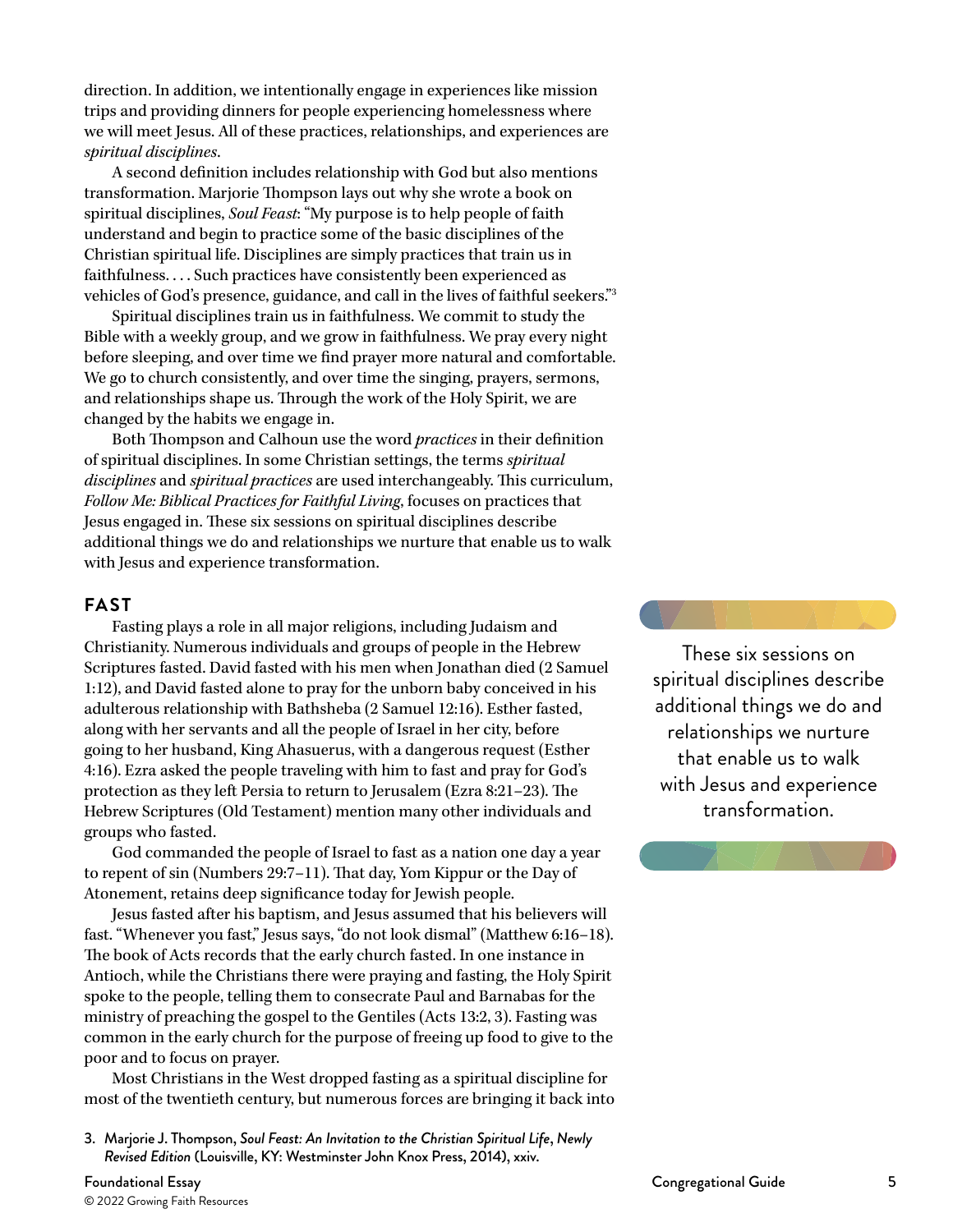Christians fast for repentance, to clarify and intensify their prayers, to ask God for guidance, to purify their hearts before God and ask God to continue that process of purification, or to free up money or other resources to give to the poor or to Christ's mission.

view today. Many Christians in Africa, Asia, and South and Central America never stopped fasting; they are teaching Christians in the United States and Europe to rediscover the power of fasting and prayer.

Fasting has caught on in the wider culture too. People fast from specific foods and call this a *cleanse*. People fast from media, social media, and cell phones to clear their minds. Christians in the twenty-first century are fasting from diverse things, including movies, news, cell phones, social media, and shopping. Because people with a history of an eating disorder should not fast from food in any way, all these other forms of fasting make it possible for everyone to engage in fasting in some way.

These fasting practices raise the question of what makes a fast uniquely Christian. Christian fasting is the voluntary denial of something for a specific time, for a spiritual purpose, by an individual, family, community, or nation.4 Christian fasting is voluntary, chosen by the individual or group. Fasting is for a specific time, typically part of a day, a whole day, a few days, a week, or up to forty days. Denying ourselves something long term is a lifestyle, not a fast.

The spiritual purpose for a fast draws on biblical patterns. Christians fast for repentance, to clarify and intensify their prayers, to ask God for guidance, to purify their hearts before God and ask God to continue that process of purification, or to free up money or other resources to give to the poor or to Christ's mission. Fasting with the central purpose of losing weight is not a Christian fast! Fasting in the Bible almost always has a component of prayer, and Christians who fast from food, or other aspects of daily life, report that fasting intensifies and focuses their prayers.

Fasting creates space in our lives so that we can keep company with Jesus. Many Christians who fast from meals or media use the time that's been freed up to pray, read the Bible, and meditate on God's goodness. Fasting can transform us further into Christ's image because our deep desires are revealed when we fast, as well as our dependence on the item we are fasting from.

You might try:

- Fasting from a food item you are fond of (if you have no history of eating disorders)
- Fasting from a form of media you spend a lot of time on
- Fasting from shopping or eating out
- Experimenting with a new form of prayer when you fast
- Finding a partner to fast with: plan together and compare notes
- Fasting with a small group or family group

# **PRAY**

When I was a college student, I was taught an acronym for four kinds of prayer, ACTS: adoration (or praise), confession, thankfulness, supplication (or intercession). Those forms of prayer are common in the Bible and in all Christian settings.

As I grew older and fell in love with the Psalms, I noticed that many of the psalm writers spent a great deal of time lamenting. In lament prayers, we express our grief, sorrow, regret, or mourning, and I found that some prayer teachers recommend the acronym LACTS to include lament. More years passed, and I became involved in a contemplative prayer group in my

4. Lynne M. Baab, *Fasting: Spiritual Freedom Beyond Our Appetites* (Downer's Grove, IL: IVP Books, 2006), 16.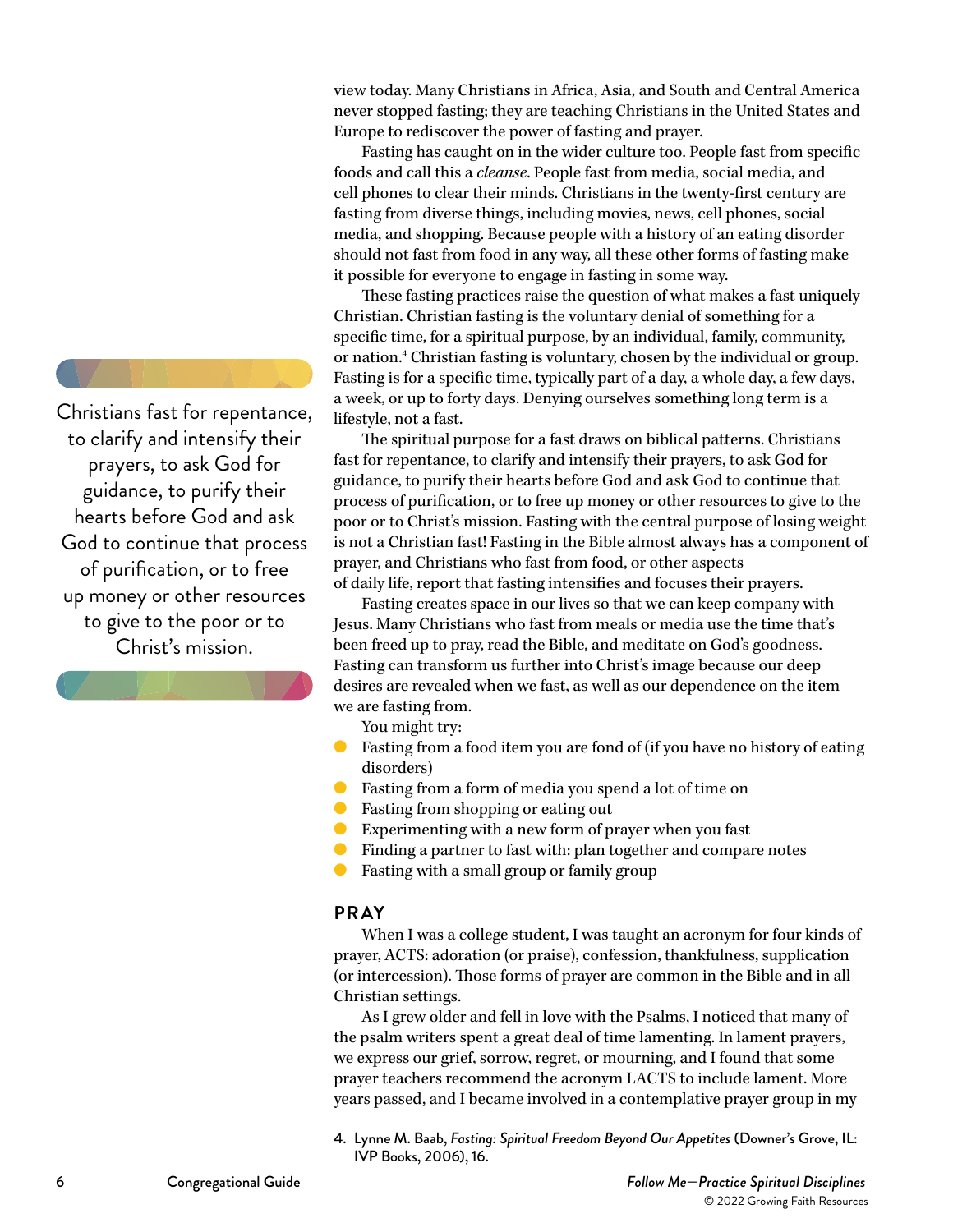church. I learned many forms of silent prayer and Scripture meditation, and I came to realize all forms of prayer can be done alone or with others. I also began to realize prayer is too rich and varied to be captured by an acronym.

Even later, I came across the idea that there are really only two prayers: *Help!* and *Thanks!* Sometimes the simplicity of that approach is exactly what I need, and I love knowing that those two prayers can take seemingly infinite shapes and forms.

In this curriculum, *Follow Me: Biblical Practices for Faithful Living*, many forms of prayer are explored. In this unit, *Practice Spiritual Disciplines*, prayer must be described because prayer is so central to the notion of spiritual disciplines. If spiritual disciplines enable us to draw near to God and walk with Jesus, then prayer has to be essential. Calhoun lists sixtysix specific spiritual disciplines, and, by my count, twenty-two of them are forms of prayer, some of them not well known, including breath prayer, welcoming prayer, fixed-hour prayer, and inner healing prayer.

In addition to the many specific forms of prayer we could mention, prayer plays a role in most other spiritual disciplines. Fasting and prayer are intimately connected because Christians throughout the centuries have found that fasting intensifies and focuses their prayers. Increasingly, Christians are adopting a Sabbath day; in the Jewish tradition, the Sabbath begins and ends with prayer. Sabbath keepers often find that slowing down helps them make space for prayer. Bible study alone or in groups is sometimes cognitive and sometimes personal, and any life-changing engagement with God's Word calls us to prayer. Many Christians participate in small groups, and those groups often begin and end with prayer. Worship services usually involve many moments of prayer.

In the apostle Paul's prayers, we see the connection between prayer and the themes of relationship with God and continual transformation in the life of faith. The Pauline prayer in Ephesians 1:15–19 focuses on knowing the richness and hope of the gospel. Ephesians 3:14–19 centers on God's strength and love. The prayer in Philippians 1:3–11 is profoundly relational, reminding the Philippians that God works in each of us, and Paul prays for the kind of love that flows into a pure and blameless life. In Colossians 1:9–12, Paul prays for wisdom and knowledge that results in a fruitful life and strength to meet challenges. In all of these prayers, thankfulness appears in numerous places.

Here are some things you might try:

- Pray silently with a friend or small group for ten to twenty minutes
- Write prayers in a journal and watch for answers
- **O** Pray one of the apostle Paul's prayers for yourself or someone else
- Pray a psalm
- Focus your prayers for a period of time on "help" and "thank you"
- Observe the role of prayer in other spiritual practices and disciplines you engage in

# **LISTEN TO GOD**

When two friends walk together regularly, the conversation normally goes back and forth. One raises a topic, the other one chimes in, and the conversation flows.

Jesus calls us his friend (John 15:15). The spiritual discipline of listening to God brings into focus an invitation from Jesus to converse with him, rather than view prayer solely as an opportunity to tell God things and ask God for help.

Prayer is interwoven into almost all spiritual disciplines because keeping company with Jesus involves talking to God, listening to God, and simply being with God—in other words, praying.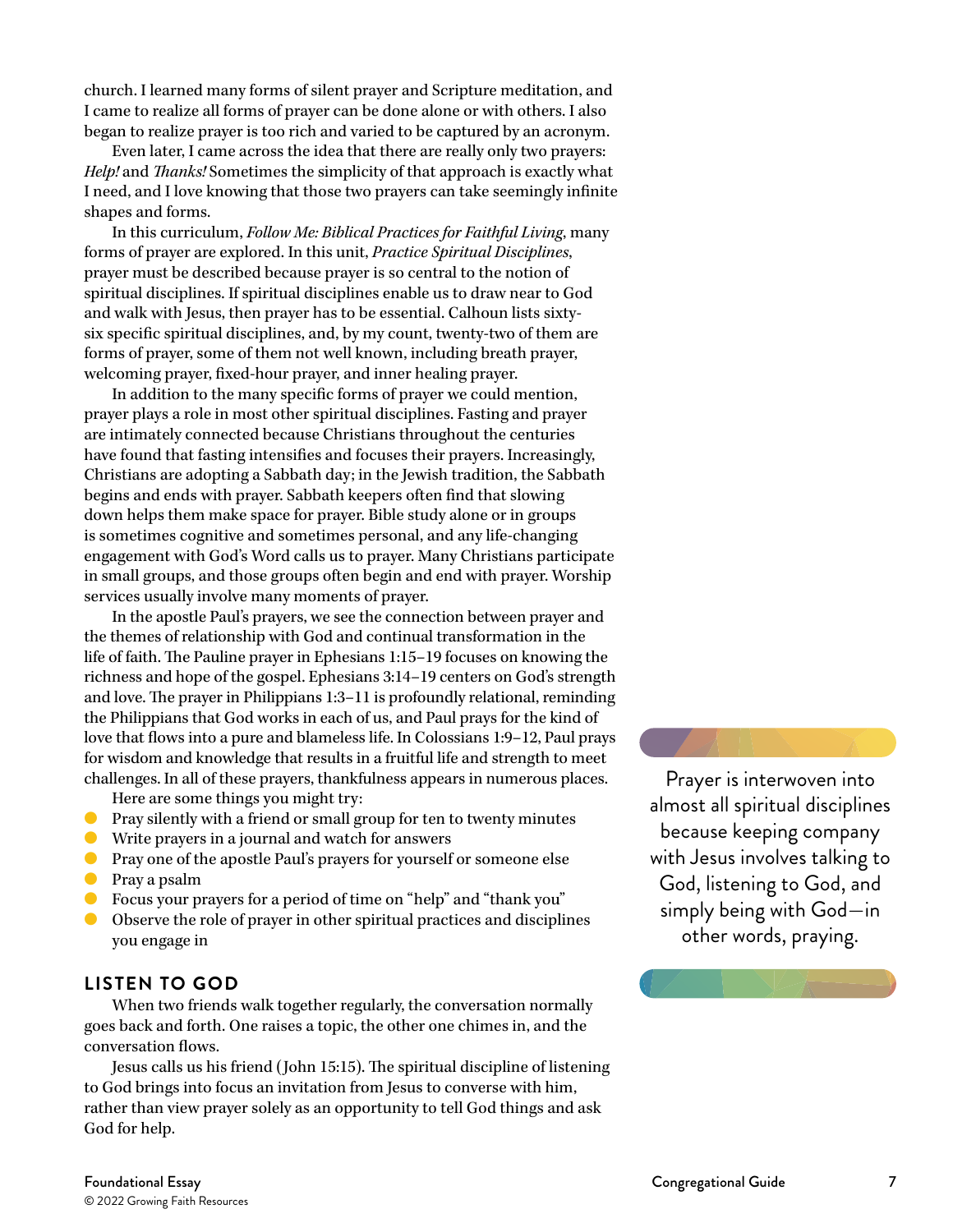For many Christians, the

Bible is God talking to us, and prayer is us talking to God.

For many Christians, the Bible is God talking to us, and prayer is us talking to God. Approaching the Bible as God's Word for us this very day, and listening for God's voice through the words of Scripture, plays a significant role in listening to God. People who stress the importance of listening to God also name the significance of slowing down when reading the Bible, meditating on particular words or passages, and expecting God's voice to speak.

In addition to the Bible, we can also listen for God's voice in many other places and aspects of life. For example, God can speak to us through nature, sermons, friends, our conscience, and a still small voice (1 Kings 19:11–13). Many Christians hear God's voice through music. People who frequently experience God's voice will often say that a key component is following God's guidance. The more we follow, the more we will hear.

The Gospels tell us that Jesus often went off to a solitary place to pray (Mark 1:35–39; Luke 5:16). After the incident described in Mark, Jesus had a renewed and clear sense of guidance from God, so he must have been listening as well as speaking. John 10 records a long discourse by Jesus comparing his disciples to sheep. He says that sheep won't follow the voice of strangers. Jesus' words are powerful: "My sheep hear my voice. I know them, and they follow me" (John 10:27).

Listening to God is a component in numerous spiritual disciplines. In *lectio divina*, a meditative way of approaching the Bible, participants are invited to listen for God's word in the passage. The spiritual disciplines of solitude and silence clear space for listening. The spiritual discipline of retreat involves going away to a quiet place to listen to God and be refreshed. People who fast to pray for a specific prayer request talk about the way God speaks to them during the fast and sometimes guides them to change the direction of their prayers. Thankfulness prayers and mindfulness meditation involve paying attention to what God has been doing and is doing right now, and people who engage in those spiritual practices often have the sense of God opening their eyes and speaking to them in the present moment.

Spiritual disciplines have two key components: making space to keep company with Jesus and allowing God to transform us and nurture faith in us. Listening to God plays a central role in both. When we keep company with a friend, we speak and listen in a back-and-forth exchange. When we want God to nurture faith in us, we must listen to God's guidance each day for the next steps on our path.

The Revelation of John describes the tenderness of our invitation to listen to Jesus and keep company with him: "Listen! I am standing at the door, knocking; if you hear my voice and open the door, I will come in to you and eat with you, and you with me" (Revelation 3:20).

Considering trying some of the following:

- Sit in silence in an outdoor space for a few minutes listening to nature and to God
- Read the Bible with the expectation that God will speak to you
- Write your thoughts very rapidly in a journal, asking God to speak to you through them
- Observe the way God speaks to you through friends, small groups, and worship services
- Ask someone to pray for you that you will hear God's voice more easily
- Ask Christian friends how they hear God speak to them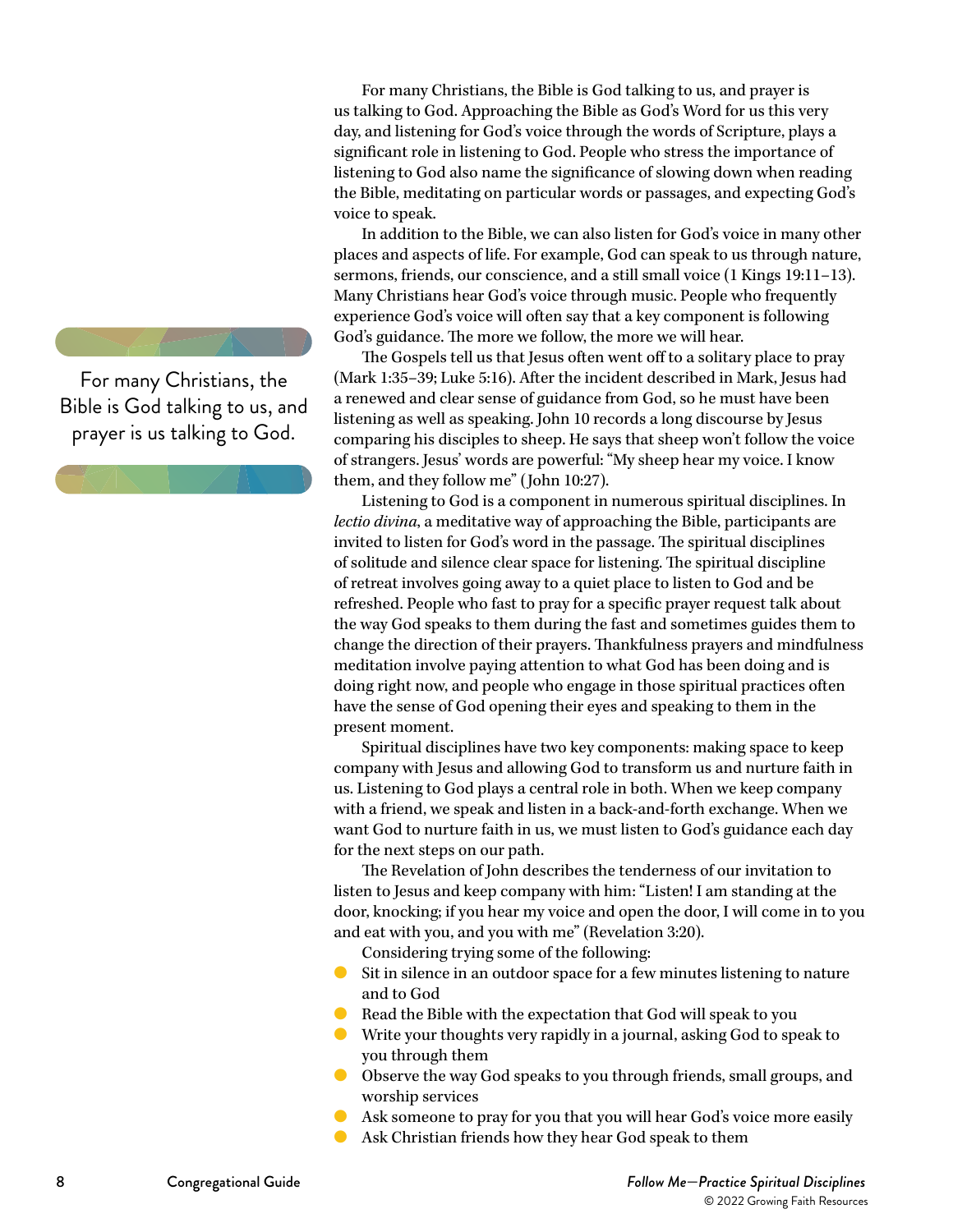# **EMBRACE SIMPLICITY**

A man has discovered the joy of minimalism. He writes to an advice columnist about his girlfriend's many pillows, books, and knick-knacks. He has given her a copy of Marie Kondo's book on tidying up, but his girlfriend actually likes the look of her home. How can he change her, he asks the advice columnist.5

In this time when people who embrace minimalism are convinced of its benefits for everyone, Christians need to have a clear sense of how the Christian spiritual discipline of simplicity is similar to and different from minimalism. Both simplicity and minimalism have a focus on intentionality with possessions and use of time. However, the goal of Christian simplicity relates to keeping company with Jesus and allowing Jesus to transform us.

Calhoun writes that the purpose of simplicity is "to uncomplicate and untangle my life so I can focus on what really matters." Two of the Godgiven fruits of simplicity, she argues, are "creating more space in your life for loving and serving God" and "staking your identity in God's love, not accumulations and possessions."6

Christians who embrace the spiritual discipline of simplicity might focus on possessions, time, food, and use of money as arenas where they can introduce limits for the purpose of focusing on what really matters to them. They remind themselves of Jesus' words in Matthew 6:19–21: "Do not store up for yourselves treasures on earth, where moth and rust consume and where thieves break in and steal; but store up for yourselves treasures in heaven. . . . For where your treasure is, there your heart will be also." They know that the main point of Christian simplicity isn't to reduce possessions or spending, or to have a tidy home. Instead, the goal is to be sure that our hearts are focused on real treasure.

The apostle Paul writes in Philippians 4:11–12: "I have learned to be content with whatever I have." His way of living demonstrates another gift of simplicity: contentment "in any and all circumstances." Paul experienced contentment in part because of his intense focus on proclaiming the gospel. Nothing else mattered. When we embrace the spiritual discipline of simplicity, we choose to shift our focus away from possessions, money, and thrilling experiences. We focus on treasure that lasts: our relationship with God through Christ, and God's work of transformation in us.

The Christian spiritual discipline of simplicity has a long history in the monastic movement. Only a few centuries after Jesus' life, Christians began to leave wealthy homes and embrace a simple life for the sake of the gospel. Francis of Assisi, who lived in the twelfth century, was one of them. Despite growing up rich, he lived an unpretentious life among poor people, preached a straightforward gospel to ordinary people, and ultimately founded a religious order, the Franciscans, who for centuries have served the poor and ill. Even today, people enter monastic movements to center their lives on Jesus, and they embrace a simple lifestyle to do so.

The spiritual discipline of simplicity raises the issue of Christians judging each other, just like the man who wanted his girlfriend to embrace minimalism. We can look at others' possessions and visible use of money

- 5. Carolyn Hax, "All her stuff makes him huff and puff," *Washington Post* (May 27, 2020), [www.washingtonpost.com/lifestyle/advice/carolyn-hax-all-her-stuff-makes](https://www.washingtonpost.com/lifestyle/advice/carolyn-hax-all-her-stuff-makes-him-huff-and-puff/20) [-him-huff-and-puff/2020/05/27/f18224a4-97d5-11ea-82b4-c8db161ff6e5\\_story](https://www.washingtonpost.com/lifestyle/advice/carolyn-hax-all-her-stuff-makes-him-huff-and-puff/20) [.html](https://www.washingtonpost.com/lifestyle/advice/carolyn-hax-all-her-stuff-makes-him-huff-and-puff/20).
- 6. Calhoun, *Spiritual Disciplines Handbook*, 84.

Foundational Essay Congregational Guide 9 © 2022 Growing Faith Resources

Calhoun writes that the purpose of simplicity is "to uncomplicate and untangle my life so I can focus on what really matters."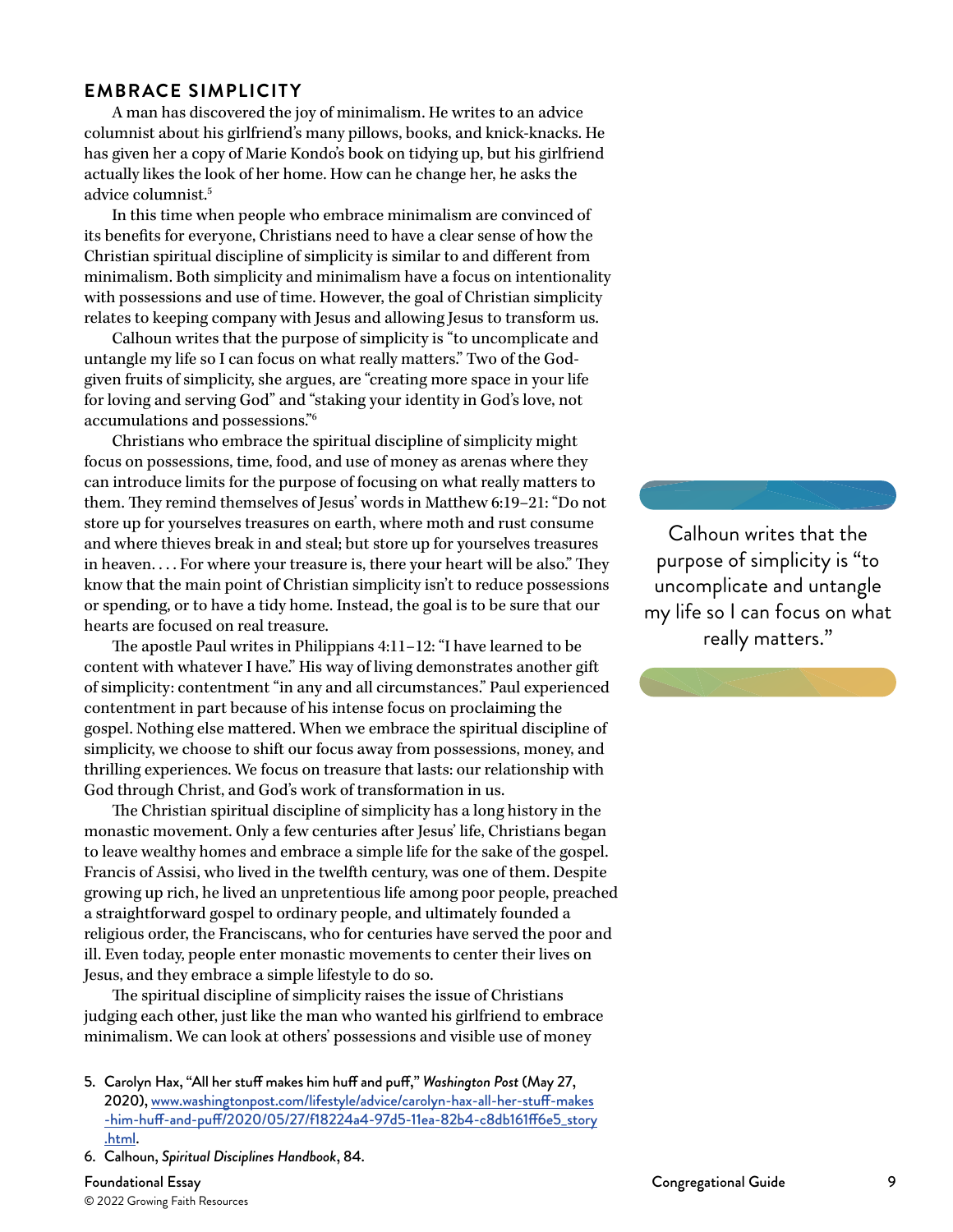and come to erroneous conclusions about their values. The temptation to judge others' patterns of spirituality can be all too real with any spiritual discipline, but simplicity makes the temptation stronger because this discipline focuses on how we live. We must remember that the goal of simplicity is to focus on God's goals and desires for us, and surely love is one of God's values.

- You might try some of these practices:
- Think about what is real treasure to you and how you might pursue it more fully
- Pick one area of life to simplify for a specific period of time and see how it feels
- Pick one item in your home each day for a week that you can give to someone else
- Simplify your eating for a week to see if that connects you in any way to real treasure
- Observe friends and mentors who seem to have a strong life focus. What in their lives is simpler than in yours?
- Watch for times you judge others for their lifestyle decisions

# **UNPLUG**

- A high school teacher challenges her students to put their cell phones away for a Saturday afternoon. One of the students reports being amazed at the sound of birds in her backyard.
- Two friends in their twenties decide to go off social media for a month. They compare notes over the course of the month about how it feels.
- A woman in her sixties decides to take her daily walk without her iPod. She finds that she loves the sound of the wind in the trees.
- A married couple in their forties asks their kids to put their cell phones in a beautiful wooden box during dinner. They close the lid of the box. They start with once a week, and they decide to increase to three times a week because their discussions are so interesting.

These people are engaging in the practice of *unplugging*, increasingly common among people in all walks of life because technology dominates so many minutes and hours of our days. Unplugging becomes a Christian spiritual discipline when it is done for a spiritual purpose. Returning to the two main themes of spiritual disciplines, unplugging can help us connect with God because we take our focus away from a screen or other digital input. Unplugging can make space in our lives for God to transform us because we are more able to pay attention to what's happening in our lives. We are more able to see where God is active, blessing us and leading us through the events and relationships of daily life.

Fasting can be a form of unplugging, denying ourselves something for a specific period of time for a spiritual purpose. A day, weekend, or month without one or more forms of technology can be enlightening and refreshing. The spiritual discipline of unplugging can go further and become a lifestyle. Some people go off one form of social media, or even all forms, indefinitely. Some people get rid of a smartphone and go back to a flip phone. These forms of unplugging can last for months or years, and they become a Christian spiritual discipline when the spiritual motive is articulated clearly.

Even today, people enter monastic movements to center their lives on Jesus, and they embrace a simple lifestyle to do so.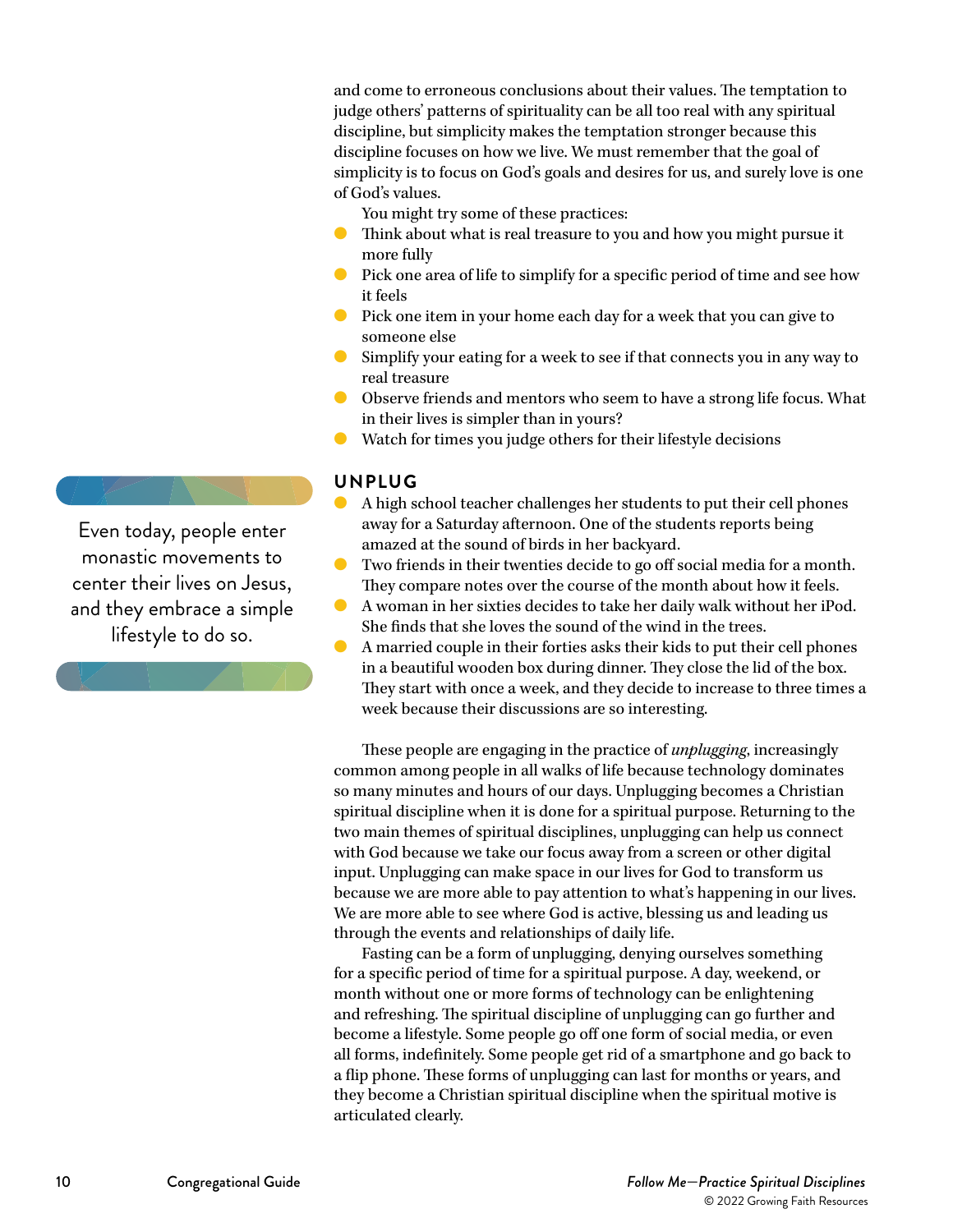The Christian spiritual discipline of unplugging provides a vivid illustration of the fact that not all spiritual disciplines are described in the Bible. How could the Bible discuss something that hadn't yet been invented? However, we have numerous models of people in the Bible who pray with attentiveness to what God might do. For example, the prophet Samuel was in the temple one night when God called out to him. Samuel went to his mentor, Eli, to ask for advice on how to respond (1 Samuel 3:1–11). How could Samuel have heard God's voice if he had earbuds connecting him to compelling music?

In the same way, Jeremiah and Isaiah heard God's call (Jeremiah 1:4–19; Isaiah 6:1–13). Jesus went off to pray in quiet places (Mark 1:35–39; Luke 5:16). The apostle John describes being "in the spirit on the Lord's day" when God gave him the vision that became the book of Revelation (Revelation 1:10). It is hard to imagine how Jeremiah, Isaiah, Jesus, and John could have communed with God and heard God's voice clearly if their attention was focused on a sci-fi thriller played at full volume in a home movie theater.

In the letters of the New Testament, we read challenging and helpful advice related to our relationships with others. Here are only a few examples out of many: build up one another (Romans 14:19), care for one another (1 Corinthians 12:25), be kind and compassionate to one another (Ephesians 4:32), comfort one another (1 Thessalonians 4:18), show hospitality to one another (1 Peter 4:9), and pray for one another (James 5:16). We can do some of that caring via email and even social media, but meeting those commands as they relate to the people in our family, workplace, and neighborhood is pretty difficult if we are plugged in to an electronic device all the time. Unplugging can enable us to walk with Jesus and love the people around us.

You might try unplugging for a specific period of time from:

- TV
- One or more forms of social media
- **O** News
- Music
- Blogs and online articles
- YouTube

# **TRY NEW SPIRITUAL DISCIPLINES**

Chapters 3 and 4 of the letter to the Hebrews talk about God's rest, and how we are able to enter that rest through Jesus, our high priest. The chapters conclude with a statement that has informed my willingness to experiment with a variety of spiritual disciplines:

For we do not have a high priest who is unable to sympathize with our weaknesses, but we have one who in every respect has been tested as we are, yet without sin. Let us therefore approach the throne of grace with boldness, so that we may receive mercy and find grace to help in time of need.

—Hebrews 4:15–16

For the word *approach*, other translations use "draw near" or "come boldly."

We draw near to God—approach or come boldly—in so many ways: prayer, Bible reading, worship services, mission trips, and many other spiritual disciplines. We can use creativity and imagination to consider

of technology can be enlightening and refreshing.

A day, weekend, or month without one or more forms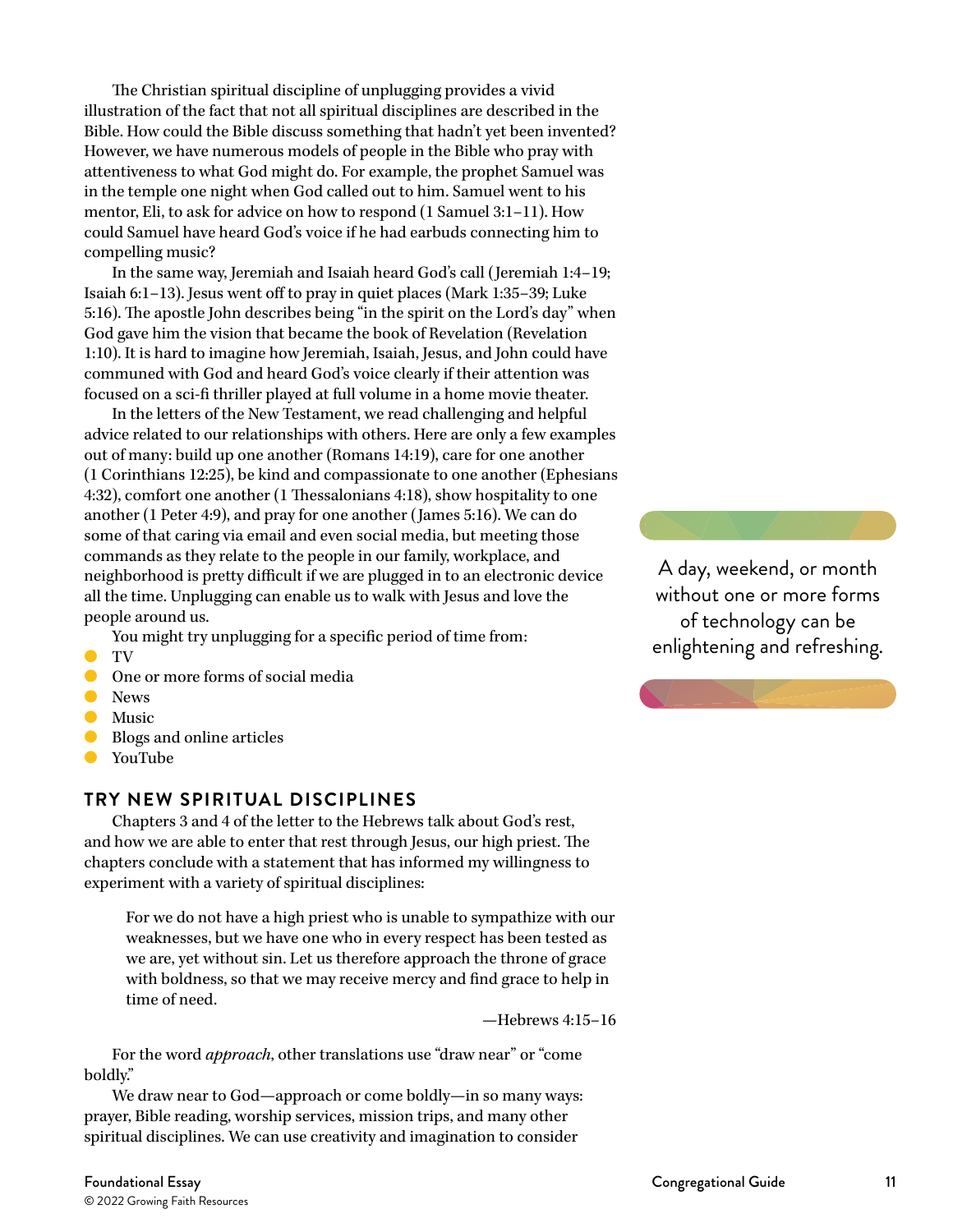new and innovative ways to keep company with Jesus. For my husband, a watercolor artist, painting and looking at his past paintings are major places of drawing near to the God who created everything. We seldom think of art as a spiritual discipline, but perhaps it could be significant for you as it is for my husband.

When I was a young adult, retreats were important places of Christian growth for me. On retreats, I met God in new ways and received challenges that I took into my daily life. I haven't been on a retreat for about fifteen years, but several of my friends find great joy in silent retreats. Every time they talk about going on a retreat, nothing inside of me urges me to join in. The spiritual disciplines that work at one time of life can change as the years pass.

Forms of silence and solitude are helpful spiritual disciplines in our increasingly noisy and busy society. We might embrace silence and solitude on silent retreats with a group, while praying silently with a prayer partner, or while journaling. Christians today also enjoy centering prayer, mindfulness meditation, meditative ways of engaging with the Bible, and using the words of the Bible as prayers. Silence and solitude can sound intimidating. Keeping a lightness as we experiment with new spiritual disciplines is essential.

For many Christians, close friendships or small groups provide them with a sounding board, support, accountability, and people to pray with. Christians in centuries past used the term *soul friend* to describe people who were companions on the journey of faith, and many Christians today have soul friends even if they never use that term. Nurturing relationships with people who function as traveling partners as we walk with Jesus is a spiritual discipline. Naming it that way can clarify that role of soul friends in helping us make space to keep company with Jesus and grow in faith.

Engaging the body while drawing near to God can be very helpful. Spiritual disciplines such as prayer walking, walking a labyrinth, and the stations of the cross can help us to bring our whole selves before God. My husband's watercolor painting is quite physical, involving his whole body, and many forms of creative expression such as dance or playing a musical instrument can enable us to draw near to Jesus with our whole beings.

Many forms of Christian service and mission function as spiritual disciplines because we find Jesus where we serve, and we are transformed as we risk and stretch in mission and ministry. Service and mission drive us to prayer because we know we need God's help. Service and mission can motivate us to engage in other spiritual disciplines too, such as fasting and Bible study. Spiritual disciplines work together in beautiful ways, helping us draw near to Jesus and experience transformation into the image of Jesus.

As Hebrews 4:15–16 points out, our high priest, Jesus, sympathizes with our weaknesses. He knows we need variety in our spiritual life. He knows we will try some new spiritual disciplines and not like them at all. He calls us to draw near in any way we can, to approach God in a variety of new and old ways. He invites us to let the Holy Spirit guide us into spiritual disciplines that work for us.

You might try one or more of the following:

- Creativity as an expression of your faith
- Retreat, solitude, or silence
- **Journaling**
- Engaging your body in prayer

We can use creativity and imagination to consider new and innovative ways to keep company with Jesus.